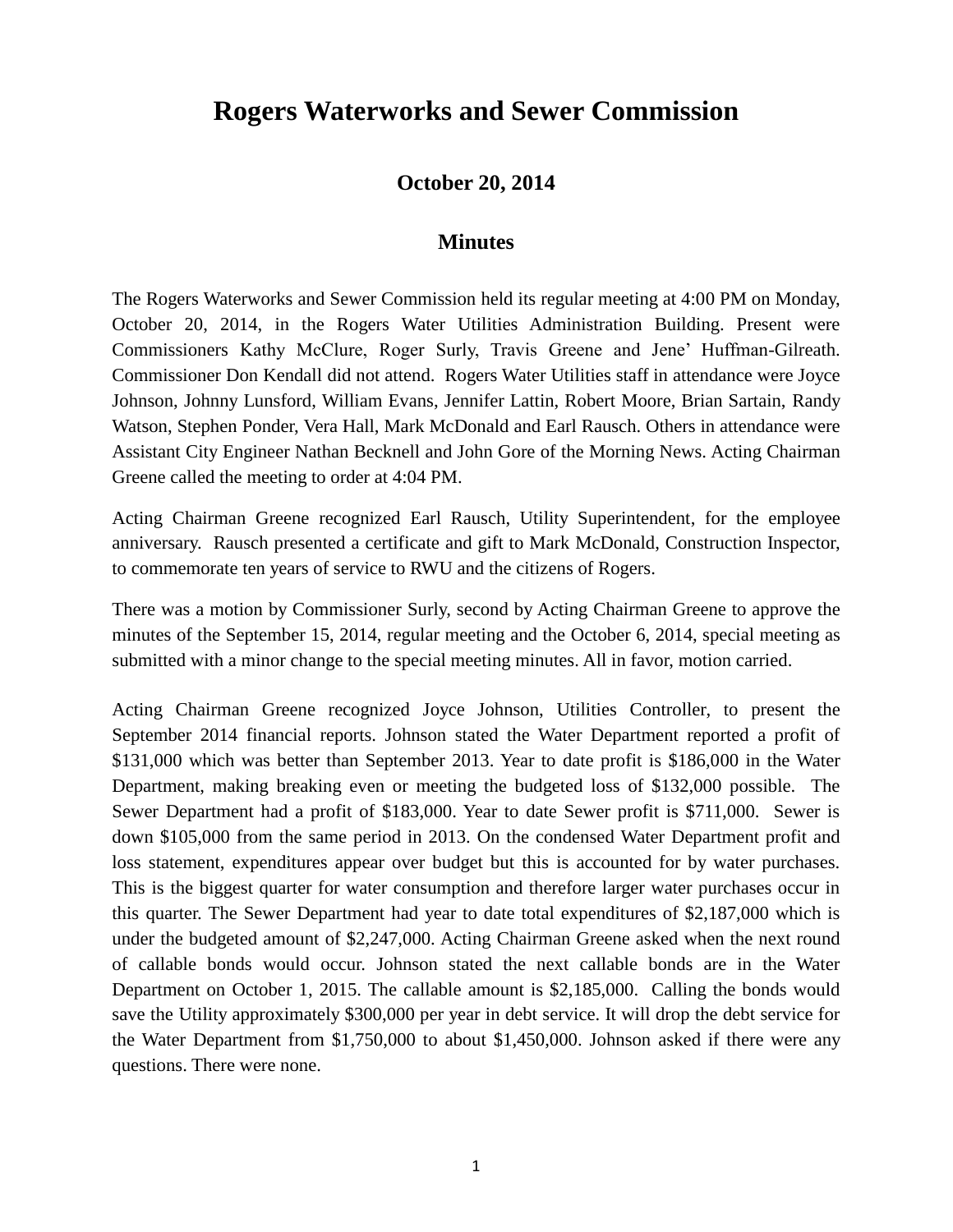Acting Chairman Greene recognized Earl Rausch, Utility Superintendent, for the September Staff report. Rausch stated no issues were reported last month. In the Engineering Department, the commercial developer projects are still coming in. The wastewater plant DMR results look good. We received monitoring test results on Osage Creek and the results look normal. Commissioner Huffman-Gilreath stated the conductivity test value of 4 for July looks low. Robert Moore, Plant Manager for the Rogers Pollution Control Facility, stated the value of 4 was reported by the USGS but he would question USGS about the value. The sewer department had no overflows and we are selling water. Rausch asked if there were any questions. There were none.

Acting Chairman Greene recognized Earl Rausch, Utility Superintendent, to present the revised catastrophic water leak policy. Rausch stated that the staff had provided input into this policy. The revised leak policy defines the definition of a leak and details procedures for when the customer is notified and the steps following that notification. Acting Chairman Greene asked if it is a rental unit would the landlord be responsible for the repairs. Rausch stated the customer (renter) is responsible for the water bill and the landlord is responsible for the repair. Commissioner Huffman-Gilreath asked does the City Council need to approve it. Rausch stated since we are in a process of change, we can approve this policy for now and look at the City Council side later. Acting Chairman Greene asked if the leak policy is on the website. Rausch stated the leak policy is not on the website. There was a motion by Acting Chairman Greene, second by Commissioner McClure, to approve the updated catastrophic water leak policy. All in favor, motion carried.

ActingChairman Greene recognized Brian Sartain, Design Engineer, to discuss the award of the 2014 Water and Sewer Replacement Project. Sartain stated a bid opening was held Wednesday, October 15, 2014, for the 2014 Water and Sewer Replacement Project. This project consists of water and sewer replacements in three locations: sewer line replacement on Sumac Street/Monte Ne Baptist Church, water and sewer line replacement at intersection of  $6<sup>th</sup>$  Street and Sycamore Street and the water line replacement on Oak Street between  $7<sup>th</sup>$  Street and  $8<sup>th</sup>$  Street. These locations were selected by Field Operations as problem lines. The low bidder was Crossland Heavy at \$420,888. The next low bidder was Seven Valley Construction at \$453,156. The engineer's estimate for this project was \$379,176. Commissioner Surly asked what do you contribute the gap between the low bid/estimate. Sartain stated we gave the contractors a month to submit bids and contacted contractors a couple weeks prior to bid opening. There are other cities requesting bids for projects and we are also seeing prices increasing across the board. Acting Chairman Greene asked if we recommend selecting Crossland Heavy. Sartain stated we do recommend selecting Crossland Heavy. There was a motion by Commissioner Huffman-Gilreath, second by Commissioner Surly, to award the 2014 Water and Sewer Replacement Project to Crossland Heavy in the amount \$420,888. All in favor, motion carried.

Acting Chairman Greene recognized Brian Sartain, Design Engineer, to discuss the West Laurel Avenue Engineering Amendment with McClelland Consulting Engineers. Sartain stated this is a street widening project that will likely be constructed in 2017. In this project, we are relocating water line. The engineer amendment amount for the water design to the City agreement is